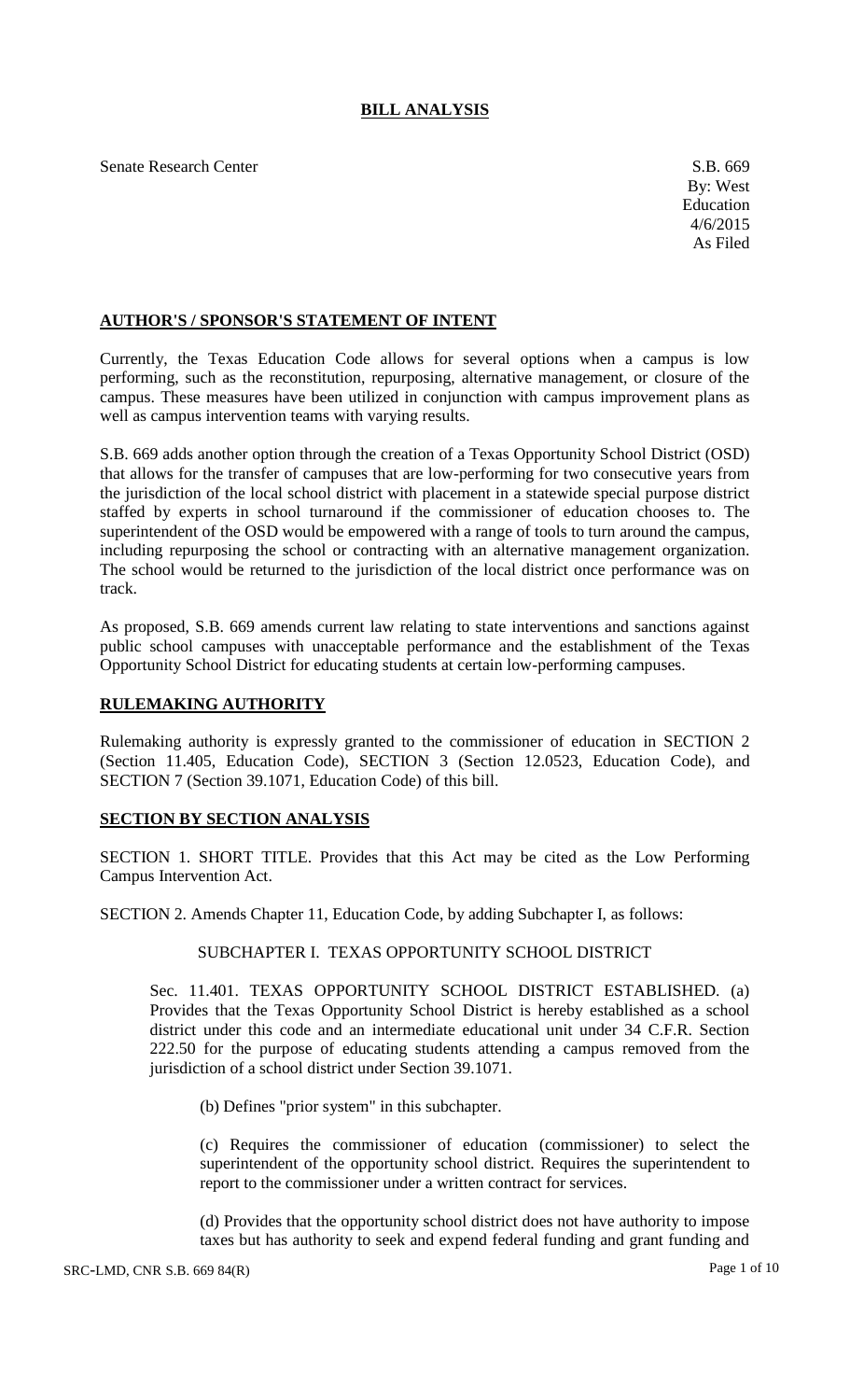to otherwise seek, obtain, and expend funding with the same authority as an independent school district.

(e) Authorizes the opportunity school district to provide for the supervision, management, and operation of each campus placed under the district's jurisdiction and receive, control, and expend the local, state, and federal funding attributable to that campus, with all the same power and authority as the prior system, subject to the requirements of this subchapter and Section 39.1071, and with any other power or authority otherwise granted by law.

(f) Provides that the opportunity school district is entitled to the same level of services provided to other school districts by regional education service centers, and to participate in any state program available to school districts, including a purchasing program. Requires the commissioner, in addition, using funds appropriated for the regional education service centers, to direct that appropriate administrative facilities and support be made available to serve as the central administrative offices of the district.

(g) Prohibits the opportunity school district from contracting with a private entity for providing educational services to the students attending a campus transferred to the district, other than an eligible entity, as defined by Section 12.101 (Authorization), that holds a charter granted under Chapter 12 (Charters) and has:

(1) operated one or more open-enrollment charter schools in this state for three or more consecutive years;

(2) achieved a district rating of exemplary or recognized under Subchapter G (Distinction Designations), Chapter 39 (Public School System Accountability), or the equivalent under subsequent laws or rules regarding accountability ratings for three of the preceding five years;

(3) documented success in whole school interventions that increased the educational and performance levels of students in campuses that received unacceptable performance ratings under Section 39.054 (Methods and Standards for Evaluating Performance); and

(4) demonstrated success in educating populations of students similar to the populations of students enrolled at the campus transferred to the district.

(h) Authorizes the opportunity school district to employ such staff as the superintendent deems necessary.

Sec. 11.402. APPLICABILITY OF LAWS, RULES, AND ORDINANCES TO OPPORTUNITY SCHOOL DISTRICT. (a) Provides that, except as expressly provided by law, the opportunity school district is subject to federal and state laws and rules governing public schools and to municipal zoning ordinances governing public schools.

(b) Provides that, except as provided by Subsection (c) and as expressly provided by other law, the opportunity school district is subject to a provision of this title to the extent and in the manner that such provision applies to an open-enrollment charter school under Subchapter D (Open-Enrollment Charter School), Chapter 12.

(c) Requires a teacher employed by the opportunity school district to be certified under Subchapter B (Certification of Educators), Chapter 21 (Educators), and may only teach a subject in which the teacher is certified.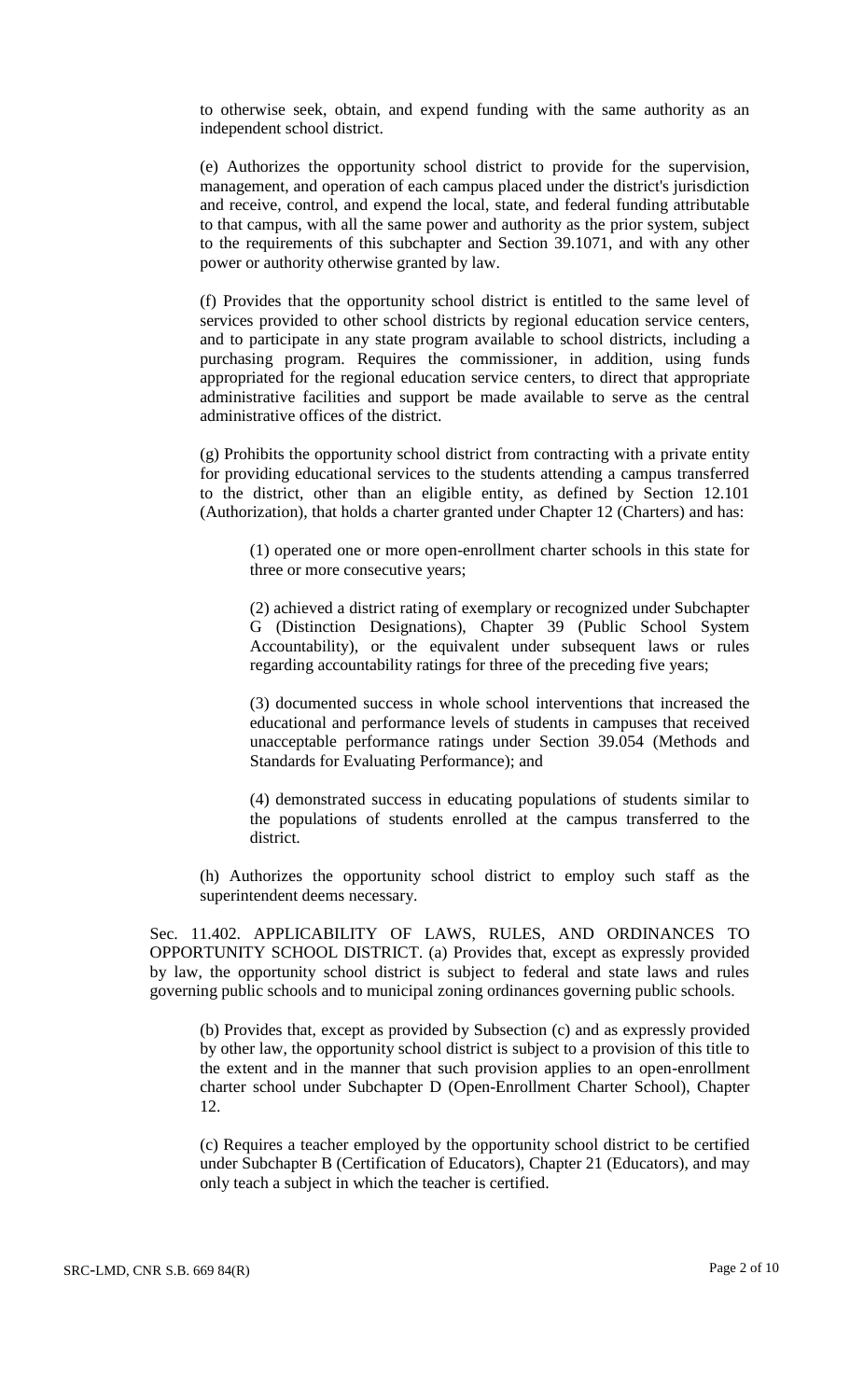(d) Prohibits the performance of a campus under the jurisdiction of the opportunity school district from being used for purposes of determining the prior system's performance rating under Section 39.054.

(e) Provides that, with respect to the operation of the opportunity school district, any requirement in Chapter 551 (Open Meetings) or 552 (Public Information), Government Code, or another law that concerns open meetings or the availability of information that applies to a school district, the board of trustees of a school district, or public school students applies to the opportunity school district, the superintendent of the district, or students attending the district.

Sec. 11.403. IMMUNITY. Provides that the opportunity school district is immune from liability to the same extent as any other school district, and the district's employees and volunteers are immune from liability to the same extent as other school district employees and volunteers.

Sec. 11.404. MEMBERSHIP IN TEACHER RETIREMENT SYSTEM OF TEXAS BY OPPORTUNITY SCHOOL DISTRICT EMPLOYEES. (a) Requires an employee of the opportunity school district who qualifies for membership in the Teacher Retirement System of Texas to be covered under the system to the same extent a qualified employee of any other school district is covered.

(b) Provides that, for each employee of the opportunity school district covered under the system, the district is responsible for making any contribution that otherwise would be the legal responsibility of the district, and the state is responsible for making contributions to the same extent it would be legally responsible if the employee were that of another school district.

Sec. 11.405. FUNDING OF STUDENTS ENROLLED IN OPPORTUNITY SCHOOL DISTRICT. (a) Provides that the opportunity school district is entitled to receive for the education of students transferred to the district funding under Chapter 42 (Foundation School Program) equal to the amount of funding per student in weighted average daily attendance to which the prior system would be entitled under Chapter 42 if the prior system were a school district without a tier one local share for purposes of Section 42.253 (Distribution of Foundation School Fund).

(b) Provides that, in determining funding for the opportunity school district under Subsection (a), adjustments under Sections 42.102 (Cost of Education Adjustment), 42.103 (Small and Mid-Sized District Adjustment), 42.104 (Use of Small or Mid-Sized District Adjustment in Calculating Special Allotments), and 42.105 (Sparsity Adjustment) are based on the actual adjustment for the prior system. Provides that, in addition to the funding provided by Subsection (a), the opportunity school district is entitled to receive enrichment funding under Section 42.302 (Allotment) based on the actual amount for the prior system.

(c) Requires the commissioner, in determining funding for the opportunity school district under Subsection (a), to apply the same adjustment factor provided under Section 42.101 (Basic and Regular Program Allotments) to calculate the regular program allotment as for the prior system. Provides that this subsection expires September 1, 2017.

(d) Provides that the opportunity school district is entitled to funds that are available to other school districts from the Texas Education Agency (TEA) or the commissioner in the form of grants or other discretionary funding. Provides that the district is entitled to a pro rata share of all revenue to the prior system from TEA or the commissioner in the form of grants or other discretionary funding.

(e) Provides that the opportunity school district is entitled to share in the available school fund apportionment and other privileges in the same manner as the prior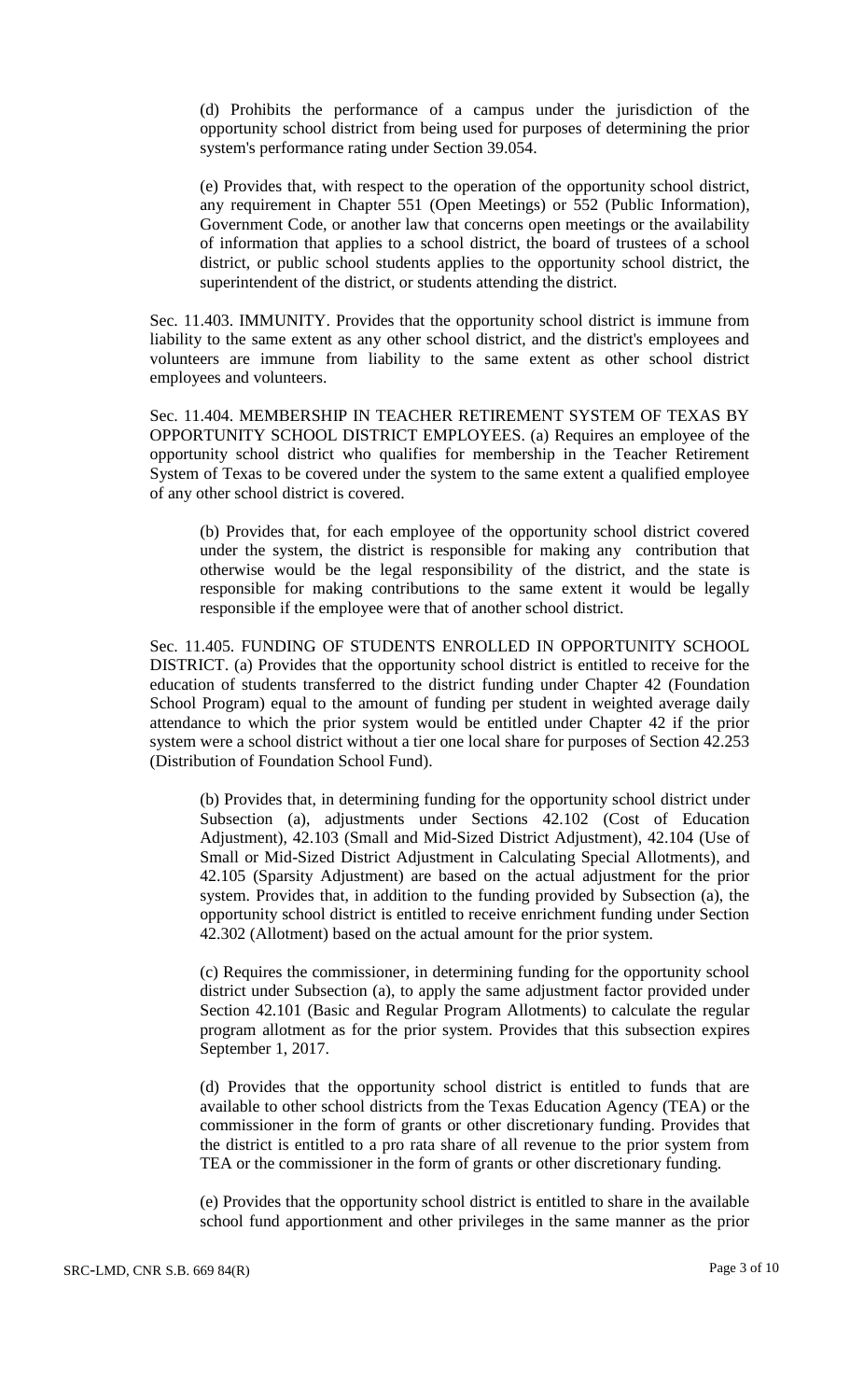system. Requires the district to report its student attendance and receive funding in the same manner as any other district.

(f) Provides that, for purposes of calculating the amount of the prior system's obligations and entitlements under Chapters 41 (Equalized Wealth Level) and 42, students transferred to the opportunity school district who would otherwise have attended the prior system are not counted in calculating the average daily attendance of the prior system.

(f-1) Provides that, for purposes of calculating the prior system's allotments under Chapter 46 (Assistance with Instructional Facilities and Payment of Existing Debt), students transferred to the opportunity school district who would otherwise have attended the prior system are counted in calculating the average daily attendance of the prior system.

(g) Requires the commissioner to adopt rules under this section.

Sec. 11.406. FACILITIES SUPPORT FOR STUDENTS ENROLLED IN OPPORTUNITY SCHOOL DISTRICT. Provides that the opportunity school district is entitled to use any school building and all facilities and property otherwise part of the campus and recognized as part of the facilities or assets of the campus before the campus was placed in the district. Provides that the district is entitled to access to such additional facilities as were typically available to the campus, its students, and faculty and staff before the campus was placed in the district. Prohibits such use from being restricted, except that the opportunity school district is responsible for and obligated to provide for routine maintenance and repair such that the facilities and property are maintained in as good an order as when the right of use was acquired by the district.

Sec. 11.407. OTHER SUPPORT FOR STUDENTS ENROLLED IN OPPORTUNITY SCHOOL DISTRICT. Authorizes the opportunity school district to require the prior system to provide school support or student support services for a campus transferred from the prior system's jurisdiction, including student transportation, school food service, or student assessment for special education eligibility that are compliant with all laws and regulations governing such services. Requires the opportunity school district to reimburse the actual cost of such services to the prior system. Requires the commissioner or the commissioner's designee, if a dispute arises between the opportunity school district and the prior system regarding the actual cost of services to be reimbursed, to determine the cost to be reimbursed.

Sec. 11.408. EXPENDITURES FOR SUPPORT OF STUDENTS ENROLLED IN OPPORTUNITY SCHOOL DISTRICT. Requires that funds received by the opportunity school district under Section 11.405 be used for the operation and administration of campuses transferred from prior systems to the district.

Sec. 11.409. OPPORTUNITY CHARTER SCHOOLS. (a) Authorizes the opportunity school district to design and grant campus charters under Section 12.0521(a)(1) (authorizing the board of trustees of a school district or the governing body of a homerule school district, notwithstanding Section 12.052, in accordance with this subchapter and in the manner provided by this section, to grant a charter for a new district campus) to new campuses created by the district for the purpose of applying the district's experience and expertise in turning around persistently low-performing campuses. Requires the district to develop a statewide plan under this section to be submitted in the manner provided by Section 39.332 (Comprehensive Biennial Report).

(b) Provides that new charters under this section are eligible for funding under Section 11.405. Authorizes any administrative cost of charter-authorizing activities under this section to be paid from funds appropriated to TEA.

(c) Provides that an entity granted a charter under this section is not eligible for an additional charter under this section or an expansion amendment if it fails to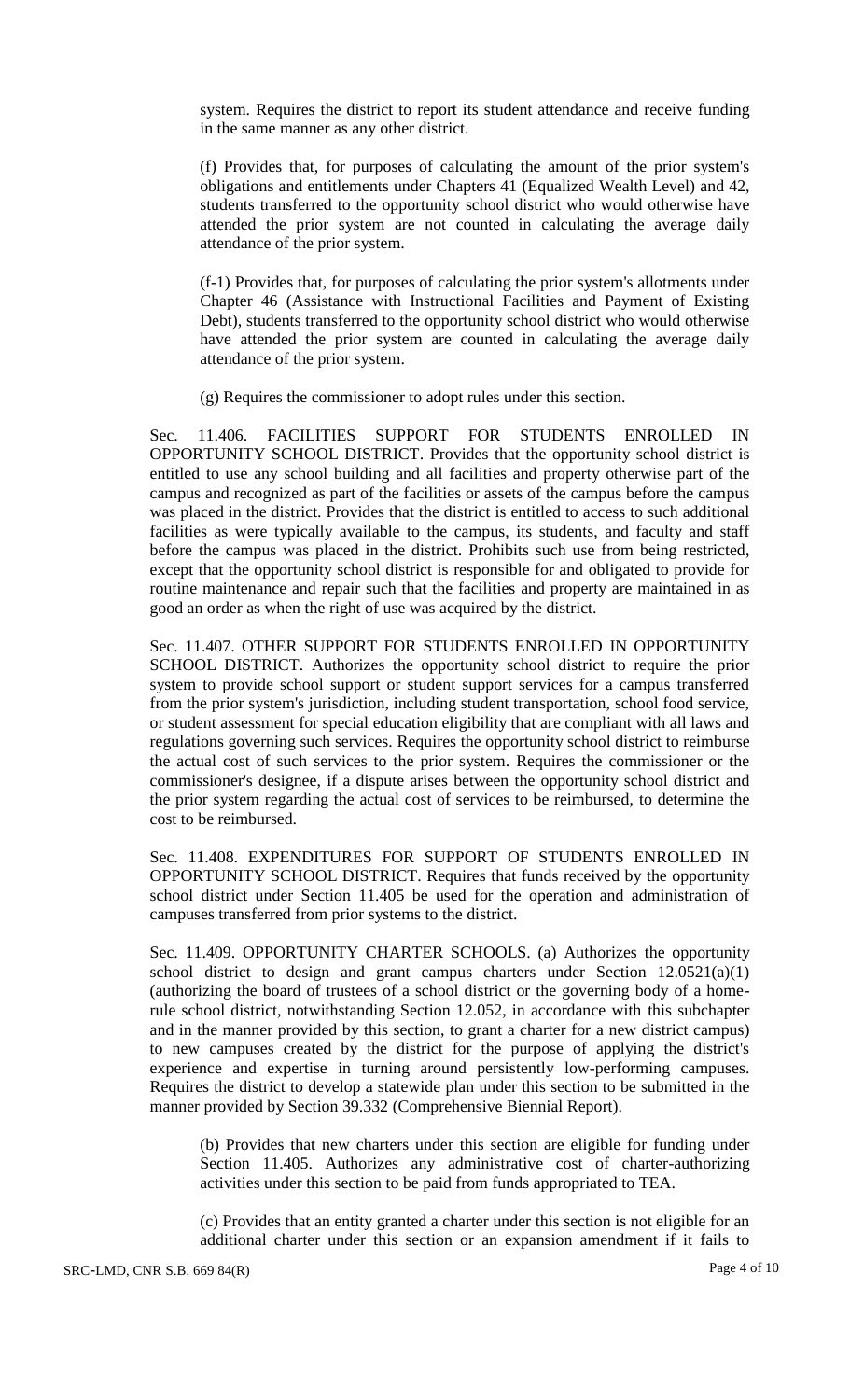achieve and maintain an acceptable rating in its third year of operation at a campus.

SECTION 3. Amends Subchapter C, Chapter 12, Education Code, by adding Section 12.0523, as follows:

Sec. 12.0523. AUTHORIZATION FOR FAILING CAMPUS. (a) Authorizes the commissioner to grant a charter to an eligible entity as defined by Section 12.101(a) (authorizing the commissioner to grant a charter on the application of an eligible entity for an open-enrollment charter school to operate in a facility of a commercial or nonprofit entity, an eligible entity, or a school district, including a home-rule school district) in consultation with parents of students enrolled in the district and assigned to the attendance zone of the feeder pattern for the campus for the operation of a school campus with unacceptable performance under Chapter 39 for three consecutive school years if the commissioner determines that the campus has not instituted meaningful change as provided by Section 39.107(a) (requiring the commissioner to order the reconstitution of the campus after a campus has been identified as unacceptable for two consecutive school years).

(b) Provides that the name of the campus is authorized to be changed only on agreement by the holder of the charter under this section and the affected school district.

(c) Requires the commissioner to adopt rules necessary to implement this section.

SECTION 4. Amends Section 39.106(f), Education Code, as follows:

(f) Authorizes the commissioner, notwithstanding any other provision of this subchapter, if the commissioner determines that a campus for which an intervention is ordered under Subsection (a) (requiring the commissioner to assign a campus intervention team if a campus performance is below any standard under Section 39.054(e)) is not fully implementing the campus intervention team's recommendations or targeted improvement plan or updated plan, to order the reconstitution of the campus as provided by Section 39.107 (Reconstruction, Repurposing, Alternative Management, and Closure) or the removal of the campus to the opportunity school district established by Subchapter I (Texas Opportunity School District), Chapter 11 (School Districts).

SECTION 5. Amends the heading to Section 39.107, Education Code, to read as follows:

Sec. 39.107. RECONSTITUTION, REMOVAL, OR GRANT OF CHARTER; REPURPOSING, ALTERNATIVE MANAGEMENT, AND CLOSURE.

SECTION 6. Amends Section 39.107, Education Code, by amending Subsections (a) and (a-1) and adding Subsections (a-2), (a-3), (a-4), (a-5), (a-6), and (k-1), as follows:

(a) Requires the commissioner, after a campus has been identified as unacceptable for two consecutive school years, to determine whether the district has instituted meaningful change, including reconstituting the staff or leadership at the campus. Authorizes the commissioner, if the commissioner determines that the campus has instituted meaningful change, to take action under Subsection (a-1) and reevaluate the campus under this subsection following the conclusion of the subsequent school year. Requires the commissioner, if the commissioner determines that the campus has not instituted meaningful change, to, based on the commissioner's determination of the best remedy for the campus:

(1) order the reconstitution of the campus under this section;

(2) order the removal of the campus to the opportunity school district as provided by Section 39.1071; or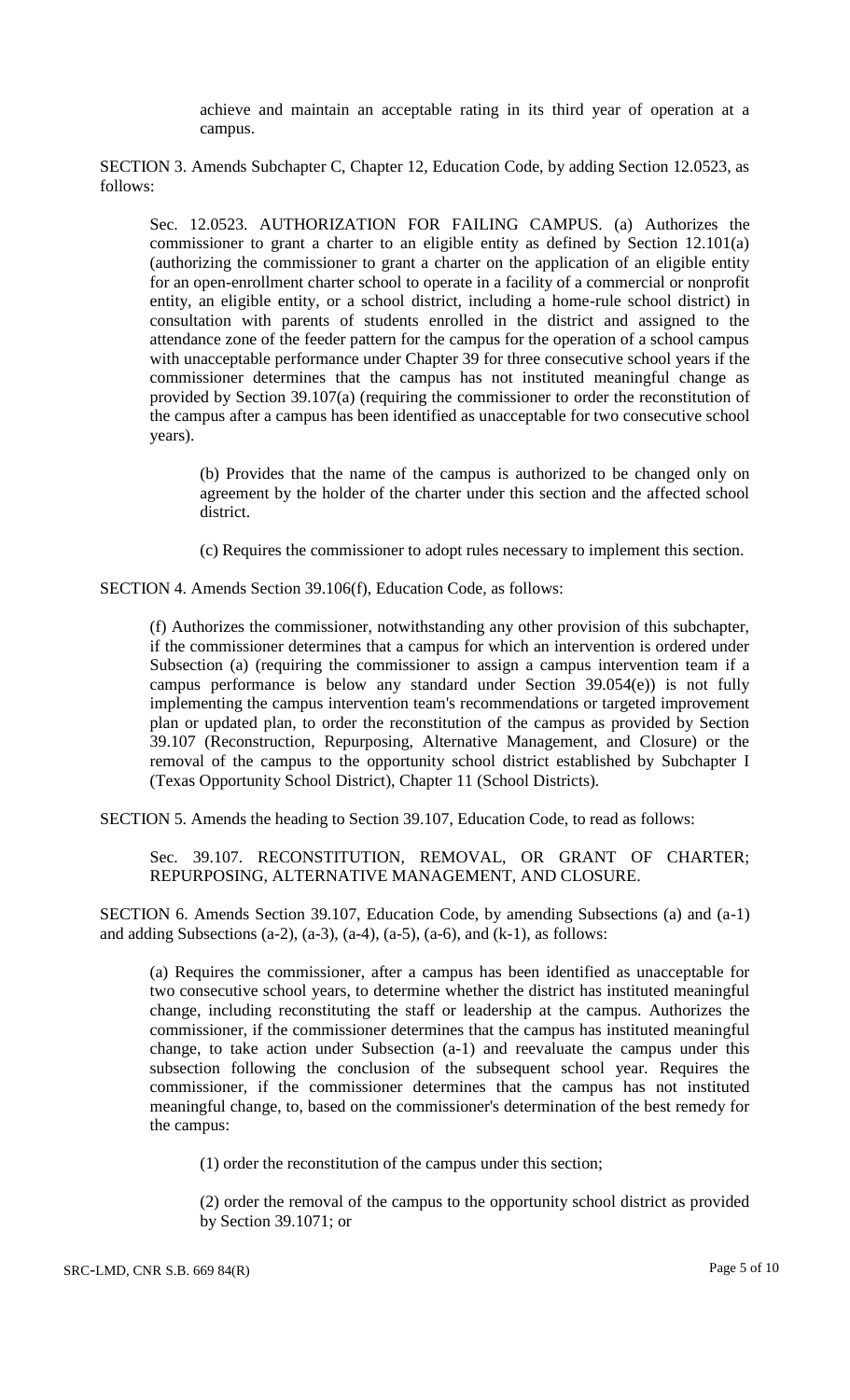(3) grant a charter to an eligible entity in the manner provided by Section 12.0523.

(a-1) Authorizes the commissioner, at the request of the board of trustees of the district, to annually for two consecutive years grant the district extraordinary powers to address performance deficiencies in accordance with the following limitations:

(1) the commissioner may only grant powers specifically requested by the board;

(2) the board must provide evidence that the power or powers requested will enable the district to overcome identified barriers to performance growth;

(3) the commissioner may not grant a district powers or related waivers or exemptions not available to the opportunity school district; and

(4) when the grant of an extraordinary power expires at the end of the first or second year in which it is operative, as determined by the commissioner, the campus will be removed to the opportunity school district if the commissioner determines that the campus has not achieved a performance growth level that enables the campus to achieve acceptable performance within four years.

(a-2) Requires the commissioner, in making a determination regarding action to be taken under this section, to seek and give considerable weight to recommendations from parents of students enrolled at the campus and members of the community who reside in the attendance zone of the campus.

(a-3) Creates this subsection from existing text. Requires a campus intervention team, in reconstituting a campus, with the involvement and advice of the school community partnership team, if applicable, to assist the campus in:

(1)-(4) Makes no changes.

(a-4) Requires the campus intervention team or a school community partnership team to develop information regarding campus performance and available options for improving campus performance that may be provided to interested parties on request.

(a-5) Authorizes the commissioner, notwithstanding Subsection (a), to refrain from taking action otherwise required under that subsection against a campus based on campus performance for the 2016-2017 school year and preceding school years. Prohibits the commissioner from ordering the reconstitution of the campus and authorizes the commissioner to only take other actions authorized by law, if the commissioner takes action. Provides that this subsection expires September 1, 2018.

(a-6) Authorizes the commissioner, in ordering the reconstitution of a campus or as an alternative to reconstitution, to order, if a school district requests the order, that:

(1) except as expressly provided by other law, the reconstituted campus and its employees and students are subject to a provision of this title to the extent and in the same manner that such provision applies to an open-enrollment charter school and its employees and students under Subchapter D, Chapter 12; or

(2) the reconstituted campus, by agreement between the school district and the opportunity school district, be transferred to or operated by the opportunity school district.

(k-1) Prohibits a managing entity from assuming management of a campus under this section if a member of the entity's management and leadership team provided any input to the commissioner regarding the commissioner's determination under Subsection (a).

SECTION 7. Amends Subchapter E, Chapter 39, Education Code, by adding Section 39.1071, as follows: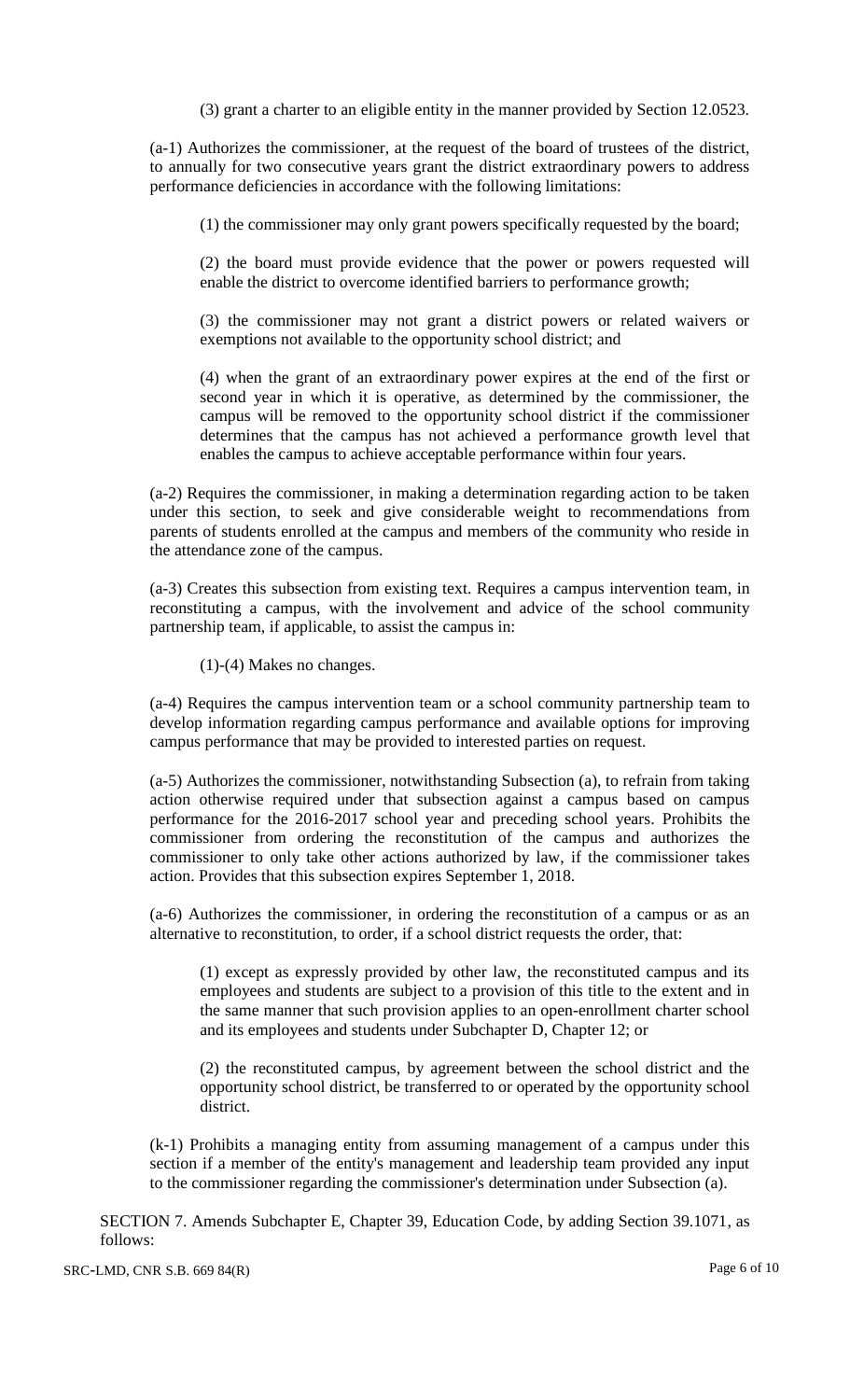Sec. 39.1071. REMOVAL OF CAMPUS TO OPPORTUNITY SCHOOL DISTRICT. (a) Defines "prior system" in this section.

(b) Authorizes the commissioner, as provided by Section 39.107, to order the removal of the campus to the opportunity school district established by Subchapter I, Chapter 11, if action by the commissioner is required under Section 39.107.

(c) Authorizes the students assigned to attend the campus or the students who would have been eligible to attend the campus if the campus had remained in the prior system to choose to attend the campus under the jurisdiction of the opportunity school district or to exercise an option, made available by the prior system, to attend another campus remaining under the jurisdiction of the prior system.

(d) Authorizes only students who were eligible to attend a campus under the prior system or who would have been eligible to attend the campus if the campus had remained in the prior system to attend that campus at the opportunity school district. Provides that all such students are eligible to attend the campus notwithstanding any contrary provision of law.

(e) Requires that a campus subject to this section, effective on a date determined by the commissioner after consulting with the superintendent of the opportunity school district, be removed from the jurisdiction of the school district and transferred to the jurisdiction of the opportunity school district. Provides that, on that date, the school district or charter holder from which the campus was removed becomes the prior system.

(f) Requires that the removed campus be reorganized and reformed, as necessary, and operated by the opportunity school district.

(g) Requires that the superintendent of the opportunity school district decide which educators may be retained at that campus in the superintendent's sole discretion. Provides that, if the opportunity school district does not retain an educator, that educator may be assigned to another position by the prior system.

(h) Requires a certified teacher with regular and direct responsibility for providing classroom instruction to students who is employed at the removed campus by the prior system to be given priority consideration for employment in a comparable position by the opportunity school district's superintendent. Authorizes a person employed by the prior system at a removed campus to choose to remain in the employ of the prior system, and in that case, requires the prior system to retain and reassign the person consistent with the prior system's contractual obligations or policies regarding the retention and reassignment of employees.

(i) Requires that the prior system, for the purposes of any benefit or right requiring continuous service or based on years of service, grant a leave of absence to a person employed by the opportunity school district who was employed at a campus when the campus was removed under this section. Requires that the prior system consider the period during which the opportunity school district operates the campus to be service time with the prior system if the employee returns to the prior system's employment, but the prior system is not required to provide benefits during such leave.

(j) Requires that the benefits and privileges of any person employed in a campus by the opportunity school district who was not employed by the prior system at the time the campus was removed to the opportunity school district be those determined by the opportunity school district at the time of such employment in compliance with applicable law.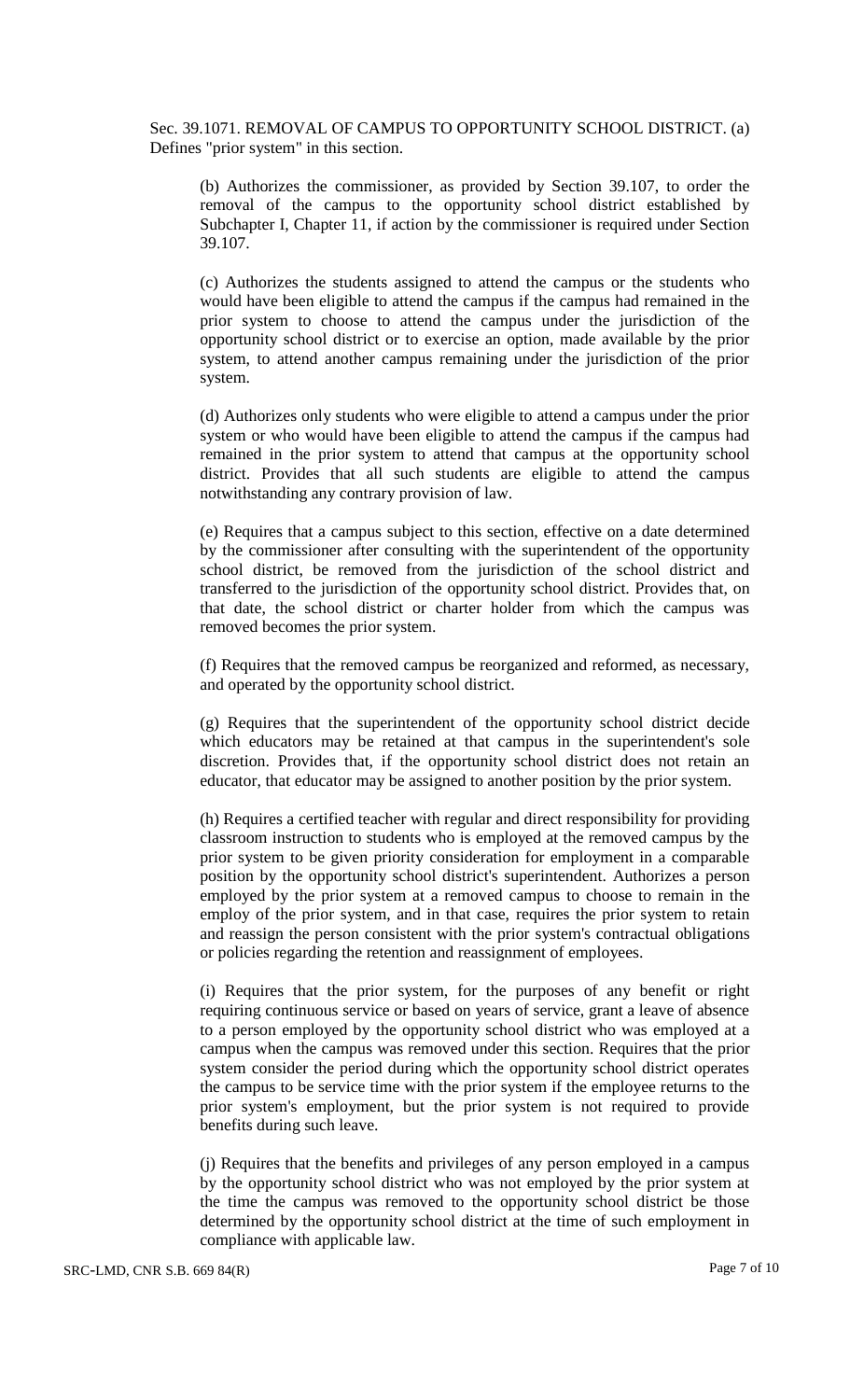(k) Requires the opportunity school district to retain jurisdiction over any campus removed to the district until the commissioner, on the recommendation of the opportunity school district's superintendent, enters into an agreement with the prior system for return of the campus to the prior system.

(l) Requires the commissioner, when a campus in the opportunity school district achieves an acceptable level of performance under this chapter, to direct the opportunity school district to seek agreement for the return of the campus to the prior system. Requires that an agreement between the commissioner and the prior system for the return of the campus include:

(1) details for the operation of the campus by the prior system, including provisions for the continuation of the programs that have provided the basis for the academic opportunity by the students and any charter granted under Section 11.409;

(2) provisions for the employment status of all persons employed by the opportunity school district who were not employed by the prior system at the time the campus was removed to the opportunity school district; and

(3) provisions for the means and timetable for the campus's transition and return to the prior system.

(m) Requires the commissioner, if a campus has been operating under arrangements established by the opportunity school district for three years, or two years if the commissioner determines that the campus has not made meaningful progress during those two years, and the campus has failed during that period of three or two years, as applicable, to achieve an acceptable level of performance under this chapter, to:

(1) take the following action:

(A) direct the superintendent of the opportunity school district to organize a new campus of the opportunity school district for the purpose of educating the students attending the campus initially removed from the prior system under this section in the manner determined by the superintendent as most likely to bring the campus to an acceptable level of performance, which may be done by designing and granting a campus charter under Section  $12.0521(a)(1)$ , as provided by Section 11.409; or

(B) in accordance with a proposal for improving campus performance submitted by the prior system, return the campus to the prior system;

(2) if the campus remains in the jurisdiction of the opportunity school district, address the opportunity school district's failure to turn around the campus within three years in the next statewide plan under Section 11.409; and

(3) record these steps for annual reporting as required by Section 39.332.

(n) Provides that, for purposes of this subsection, "parent" has the meaning assigned by Section 12.051 (Definitions). Requires the commissioner, if the commissioner is presented, in the time and manner specified by commissioner rule, a written petition signed by the parents of a majority of the students enrolled at a campus to which Subsection (m) applies specifying an action described by Section  $39.107(e)(1)$  (requiring the commissioner, if a campus is considered to have an unacceptable performance rating for three consecutive school years after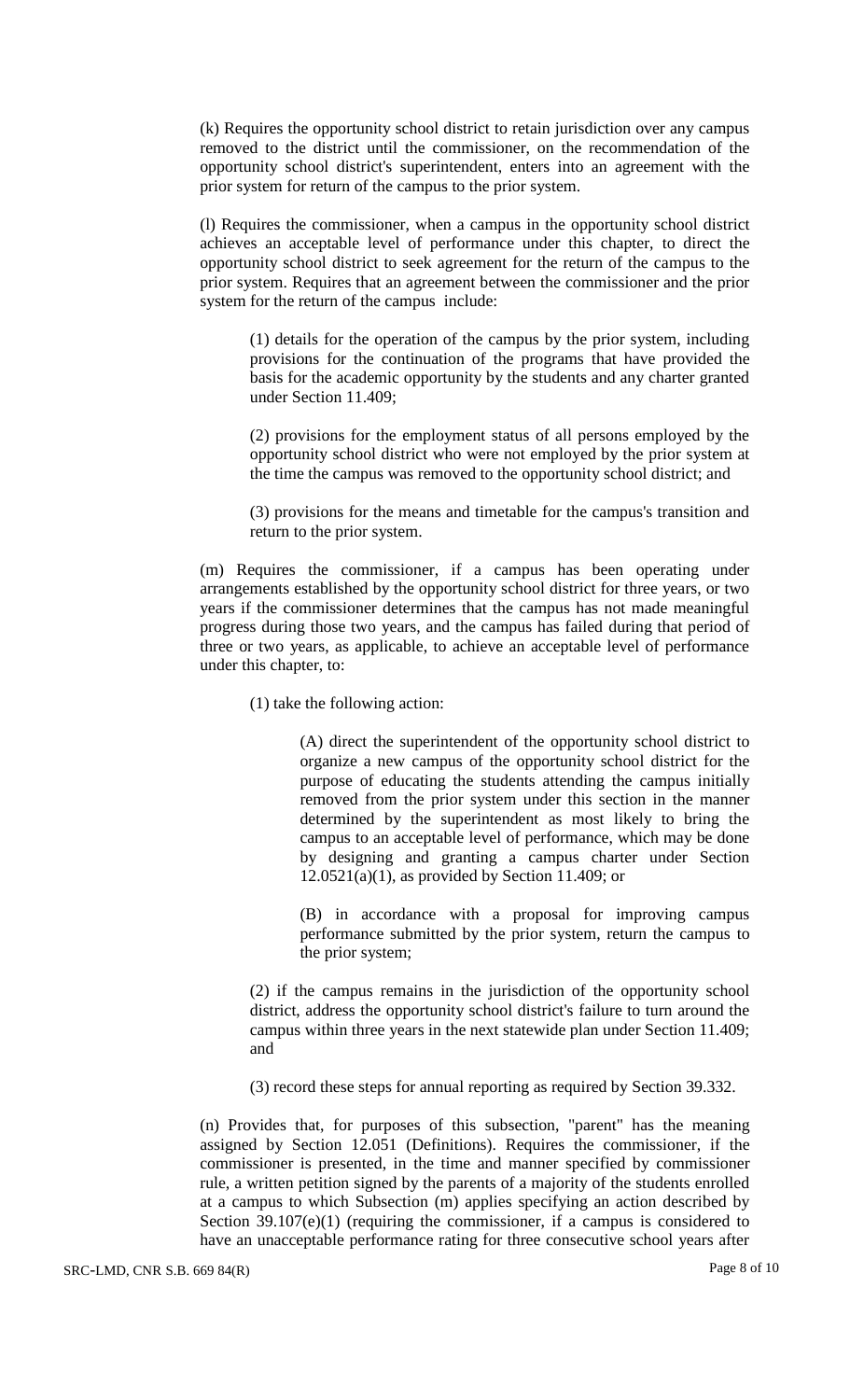the campus is reconstituted under Subsection (a), subject to Subsection (e-1) or (e-2), to order repurposing of the campus under this section), (2) (requiring the commissioner, if a campus is considered to have an unacceptable performance rating for three consecutive school years after the campus is reconstituted under Subsection (a), subject to Subsection (e-1) or (e-2), alternative management of the campus under this section), or (3) (requiring the commissioner, if a campus is considered to have an unacceptable performance rating for three consecutive school years after the campus is reconstituted under Subsection (a), subject to Subsection (e-1) or (e-2), closure of the campus) that the parents request the commissioner, except as otherwise authorized by this section, to order the specific action requested. Provides that for purposes of this subsection, the signature of only one parent of a student is required.

(o) Authorizes the commissioner, if a campus governing body established by the opportunity school district presents to the commissioner, in the time and manner specified by commissioner rule, a written request that the commissioner order specific action described by Section  $39.107(e)(1)$  or  $(2)$  other than the specific action requested in the parents' petition and a written explanation of the basis for the governing body's request, to order the action requested by the governing body.

(p) Authorizes the commissioner, if the commissioner determines that the basis for the unsatisfactory performance of a campus for two consecutive school years is limited to a specific condition that may be remedied with targeted technical assistance, to require the district to contract for the appropriate technical assistance instead of removal under this section.

(q) Requires the commissioner and the superintendent of the opportunity school district, on request, to provide information concerning the new operations and performance of a campus to the prior system.

(r) Prohibits the funding for a campus operated by the opportunity school district, notwithstanding any other provision of this code, from being not less than the funding of the other campuses in the prior system on a per student basis so that the opportunity school district receives at least the same funding the campus would otherwise have received, provided that the prior system receives the same amount per student in a given year.

(s) Authorizes a campus operated by the opportunity school district to change its name only on agreement of the prior system and the opportunity school district.

(t) Authorizes the commissioner to adopt rules necessary to implement this section.

SECTION 8. Amends Section 39.108, Education Code, as follows:

Sec. 39.108. ANNUAL REVIEW. (a) Creates this subsection from existing text. Requires the commissioner to review annually the performance of a district or campus subject to this subchapter to determine the appropriate actions to be implemented under this subchapter. Requires the commissioner to review at least annually the performance of a district for which the accreditation status or rating has been lowered due to insufficient student performance and may not raise the accreditation status or rating until the district has demonstrated improved student performance. Requires the commissioner, if the review reveals a lack of improvement, to increase the level of state intervention and sanction unless the commissioner finds good cause for maintaining the current status.

(b) Requires that the review required by Subsection (a) form the basis of the reporting required by Section 39.332(b)(24).